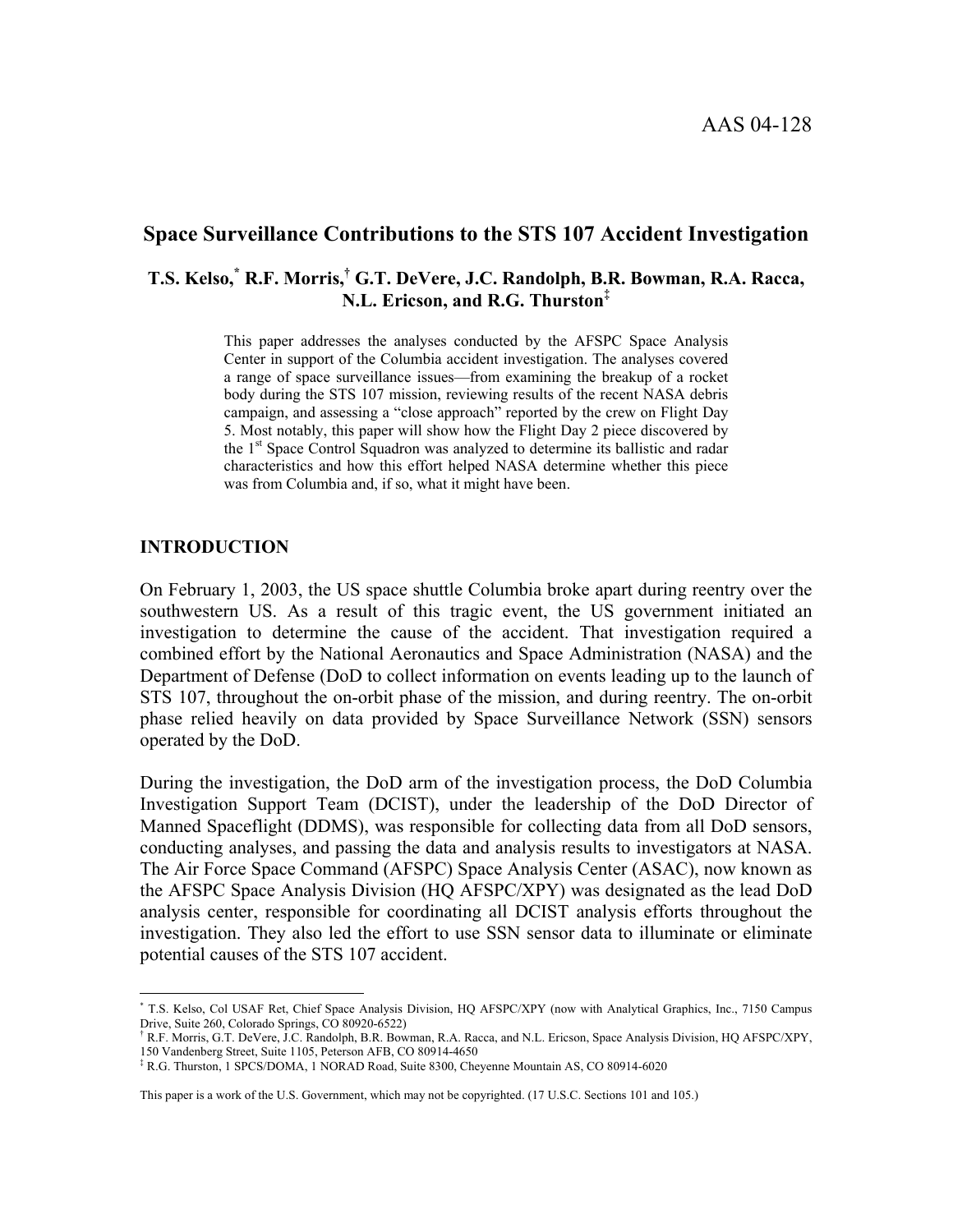The analyses covered a range of space surveillance issues, from examining the breakup of a rocket body during the STS 107 mission, reviewing results of the recent NASA debris campaign, assessing a "close approach" reported by the crew on Flight Day 5, and analyzing the object discovered by the  $1<sup>st</sup>$  Space Control Squadron (1 SPCS) which had separated from STS 107 on Flight Day 2.

On January 29, the SSN detected the breakup of COSMOS 1849. NASA/JSC asked the ASAC to examine the breakup and assess the likelihood that any debris from that breakup would have been a risk to the STS 107 mission. Analysis based on processing of all available observations showed that none of the 51 debris objects generated posed a risk to the shuttle.

The 2003 Inter-Agency Space Debris Coordination Committee (IADC) Debris Campaign was conducted January 20, shortly after the launch of STS 107. NASA/JSC asked the ASAC to review the data collected during this year's campaign to see if any of these debris objects posed a risk to the shuttle. The ASAC processed several thousand metric observations to generate over 900 new element sets. The final assessment was that only nine of these objects had orbits, which crossed the STS 107 orbit regime, and none of them were found to have close approaches.

Immediately following the Columbia accident, the ASAC began working with the  $1<sup>st</sup>$ Space Control Squadron in Cheyenne Mountain to review all SSN observations of the US space shuttle to determine if there were any anomalous data. Observations from January 17-19 showed the presence of a small object in orbit with Columbia. Detailed ballistic analysis determined that this piece likely separated from the orbiter on Flight Day 2 (FD2) at low velocity. This was then combined with further analysis to determine the radar characteristics—supported by radar cross section (RCS) analysis at MIT's Lincoln Lab and RCS testing at Air Force Research Lab (AFRL)—to help to narrow the list of candidates for what part of Columbia the FD2 piece might be.

Review of NASA log entries after the accident revealed a report by the STS 107 crew on Flight Day 5 that they saw a "bright object that seems to be moving with them … at a long distance." NASA/JSC asked the ASAC to perform a conjunction assessment to determine whether this was another satellite or debris from the shuttle. ASAC analysis showed that this observation was most likely an ORBCOMM satellite, which came no closer than 665 km from the orbiter.

# **COSMOS 1849 BREAKUP**

On January 29, 2003—a few days before the ill-fated reentry of Columbia—the Space Surveillance Network reported a breakup of Cosmos 1849. There was some concern on the part of NASA that a breakup fragment from this spacecraft could have impacted Columbia, so further research was needed. Because it takes some time to correctly identify and correlate the pieces from a satellite breakup, NASA requested ASAC assistance to obtain more details.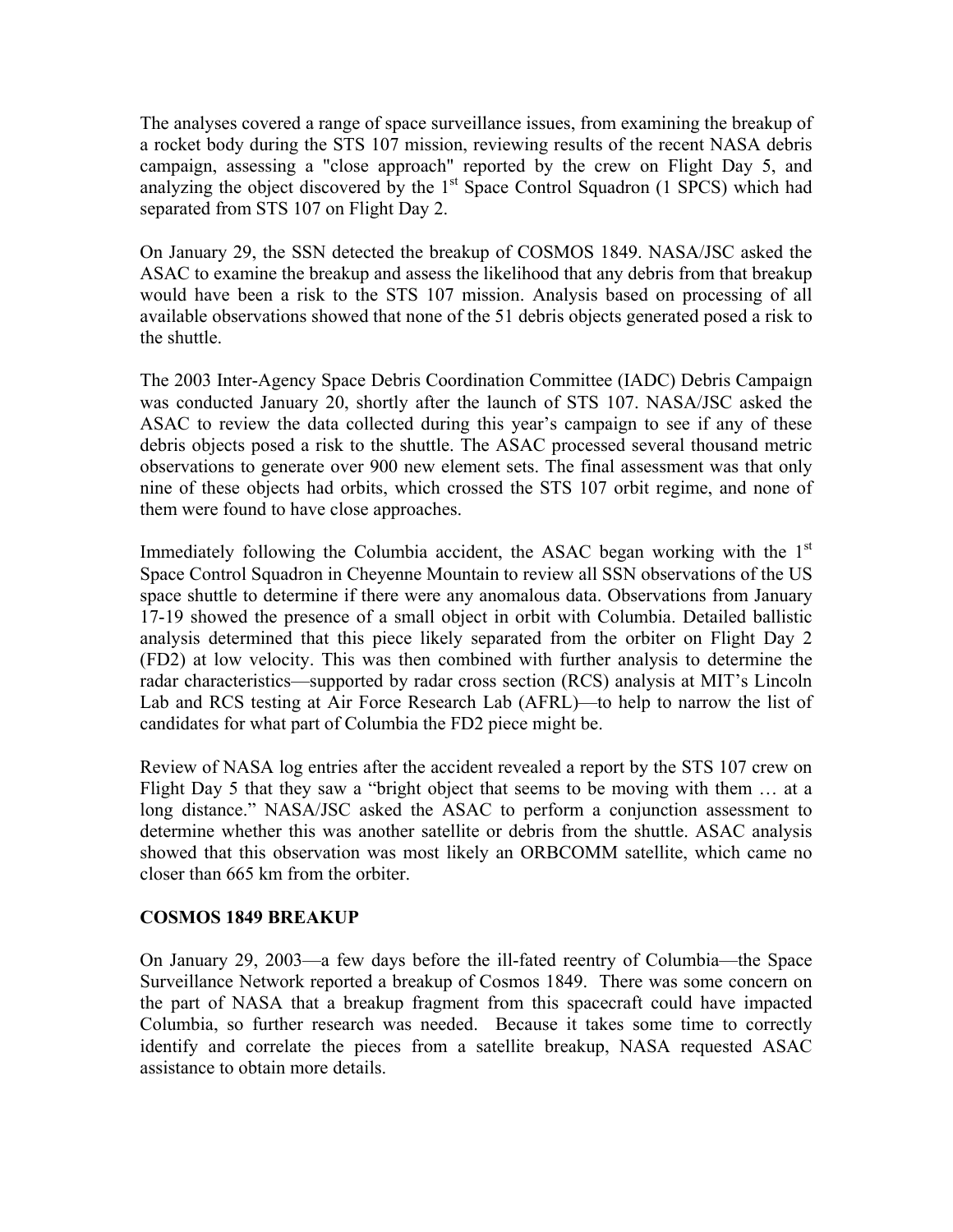Cosmos 1849 (18083/1987-048A) was launched on June 4, 1987 as part of an ongoing series of satellites in highly elliptical orbits. With an initial inclination near 62 degrees, this spacecraft made approximately 2 revolutions of the earth each day, with an apogee over 40,000 km and a perigee around 1,000 km. Just days before reentry (it reentered on February 4), Cosmos 1849 had broken up under aerodynamic stress. Several other spacecraft in the highly elliptical Cosmos and Molniya series have experienced aerodynamic breakups.<sup>[1](#page-6-0)</sup>

To accomplish this analysis, the ASAC collected all sensor observational data that could have been associated with the breakup. Using in-house software and the AFSPC Astrodynamic Standards software, all available data was carefully analyzed, and 51 element sets on the breakup pieces were created. It was then possible to use conjunction assessment programs to determine if any of the breakup pieces were in close proximity to the Columbia while it was in orbit. This analysis revealed that the orbital phasing of the breakup pieces, when compared to the Columbia orbit, was aligned in such a way that there were no close approaches (less than 1,000 km). In general, the orbit planes of the shuttle and the breakup pieces did not overlap, and none of the breakup pieces were in the "same place at the same time" as the shuttle.

The ASAC provided this information to NASA along with the data used to form this conclusion. NASA conducted their own, independent analysis and confirmed the ASAC findings. Thus, it was possible to discount the Cosmos 1849 breakup as a likely source of on-orbit damage to Columbia.

# **2003 IADC DEBRIS CAMPAIGN**

The Inter-Agency Space Debris Coordination Committee is an inter-governmental organization established to develop and build a technical foundation for addressing the orbital debris environment and related issues. Established in 1993, the IADC membership currently consists of the world's leading space agencies: ASI (Italy); BNSC (UK); CNES (France); CNSA (China); DLR (Germany); ESA (European Space Agency); ISRO (India); NASDA, ISAS, and NAL (Japan); NSAU (Ukraine), Rosaviakosmos (Russia), and NASA (including DoD and DOS). On a routine basis, the IADC conducts 24-hour debris campaigns to monitor changes on the space debris population as a benchmark.

The 2003 IADC Debris Campaign fortuitously occurred on 2003 January 20—four days after the launch of the STS-107 mission. NASA had previously requested AFSPC support of the IADC campaign by using the Cobra Dane phased-array radar at full power. Cobra Dane is an L-band radar located at Shemya, Alaska that has a demonstrated capability to track very small, uncataloged objects in near-earth orbits. Special provisions had to be made to operate this radar at full power to maximize the collection of data on small debris. This was accomplished and a large amount of data was collected on January 20.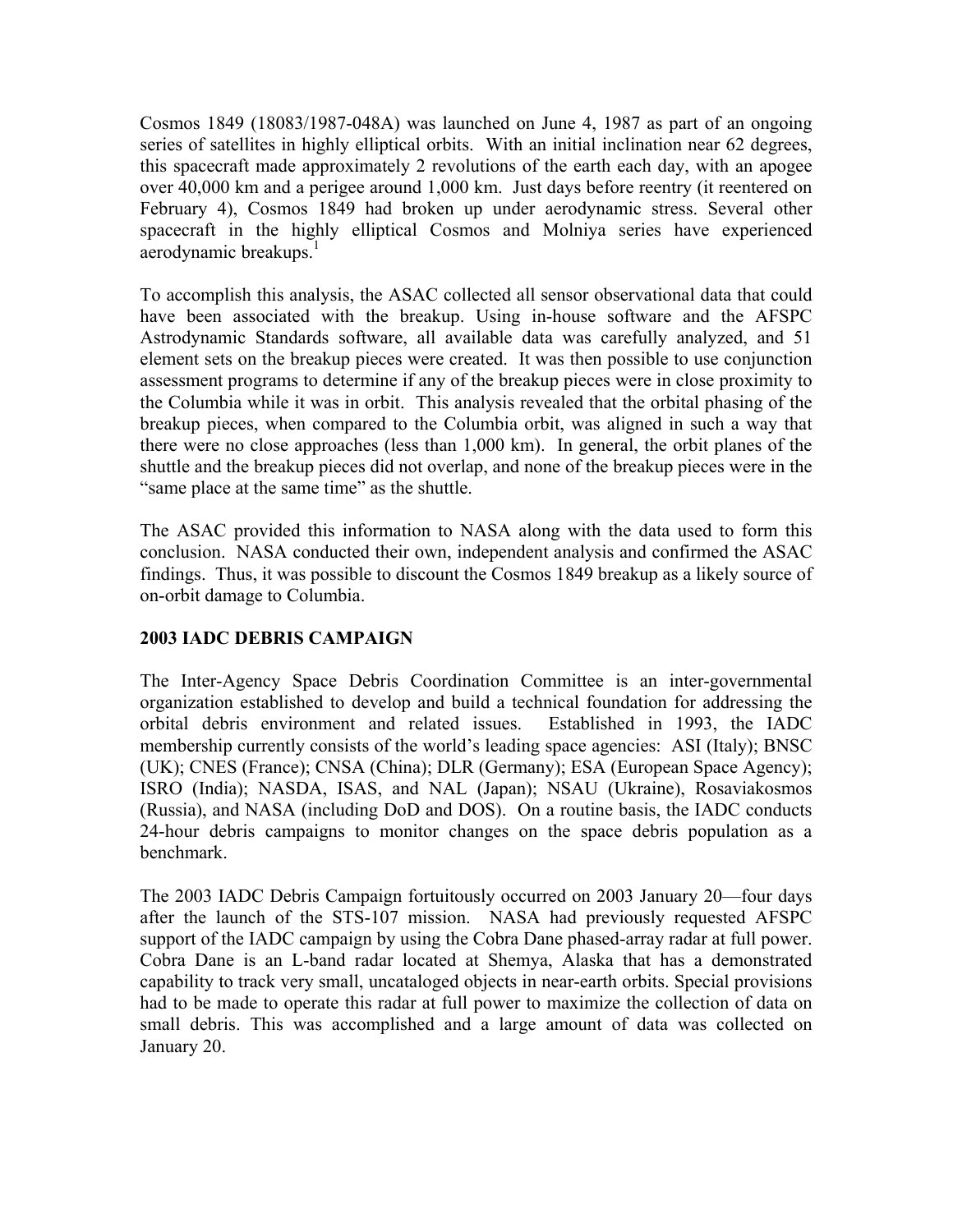Because of the Columbia accident, NASA requested that the ASAC expedite data processing and analysis of the Cobra Dane debris data collected during the IADC campaign. This was needed to understand if any uncataloged small debris was in close proximity to STS 107 that could have impacted or damaged the shuttle.

The ASAC processed several thousand metric observations collected by Cobra Dane on unknown satellites and processed this data into element sets. It was then possible to create over 900 element sets on objects that were not already in the satellite catalog. Using conjunction assessment programs, these new element sets were compared to the STS 107 orbit. Because the element sets were typically generated using one short arc track from Cobra Dane, these element sets were only valid for less than one day, so it was only possible to compare these objects for about 24 hours. It was found that only nine new objects had altitudes that crossed through the orbit regime used by STS 107. Of these nine objects, none were found to have close approaches to Columbia, primarily due to orbital phasing.

This information was supplied to NASA, and it was possible to determine that no newly detected small object tracked by Cobra Dane was close to the shuttle for the 24-hour period around the observations. However, it should be noted that Cobra Dane cannot see all orbits. Due to its northerly latitude, Cobra Dane's view of objects in 300 km orbits is restricted to about 42 degrees inclination.

# **FLIGHT DAY 2 PIECE**

On February 6, analysis by the  $1<sup>st</sup>$  Space Control Squadron's Space Analysis Center (1 SPCS/DOM) at Cheyenne Mountain of element sets generated from unassociated sensor observations on their off-line CAVENET computer system revealed a previously undetected object in orbit with STS 107 starting on 18 January. 1 SPCS analysts then performed a COMBO (Computation of Miss Distance Between Orbits) run on STS 107 and the object, which gave a time of closest approach at 1559Z on January 17 (Flight Day 2). 1 SPCS immediately notified the ASAC of their findings.

Common practice at the time of the STS 107 mission was to rely on NASA orbit vectors exclusively for shuttle orbit determination. Consequently, while the SSN was tasked to actively track Columbia, no real-time analysis (differential corrections) using the data was required. As a result, the observations on the piece of debris which had come in during the mission were not noticed. In addition, two of the primary sensors used for tracking Columbia—Cape Cod and Eglin—were not sending observations to 1 SPCS for part of January 17.

The ASAC, in turn, began contacting all SSN sensors, which had tracked STS 107 during its mission, asking site personnel to review all data tapes to see if they had tracked the object, but had not forwarded observations on it. This was done with the hope that, if additional data could be discovered, a more accurate time of close approach could be determined. Additional data was found by Cape Cod, Eglin, and NAVSPASUR, and it was combined with previously obtained data.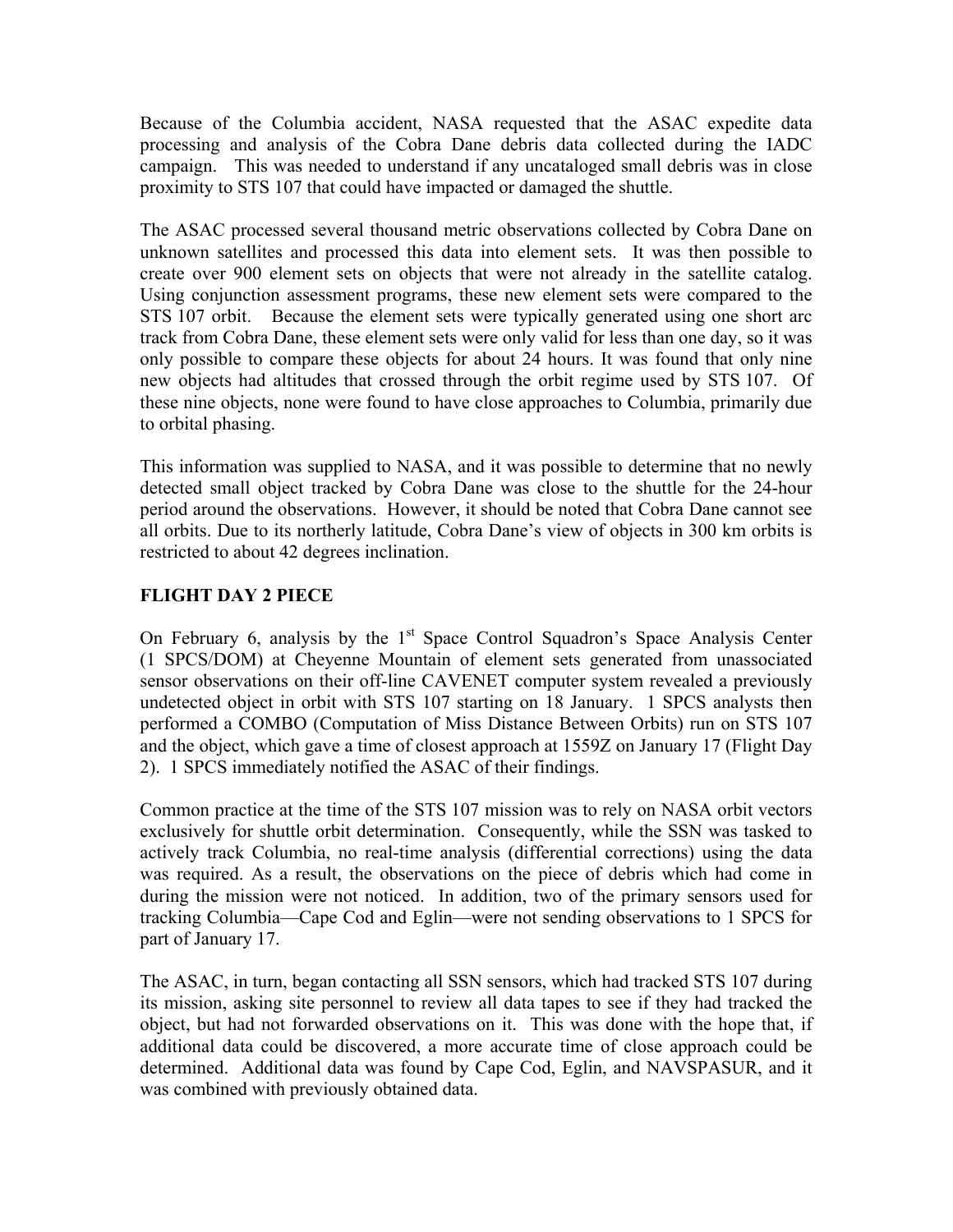This combined data set was used in conjunction with the new High-Accuracy Satellite Drag Model (HASDM) on the special perturbations (SP) Astrodynamic Support Workstation (ASW) to generate as accurate an ephemeris as possible on the FD2 piece. This ephemeris data was then used to narrow down the time of closest approach to between 1500Z and 1615Z, with 1530Z–1600Z being most likely. It was also possible to narrow down the separation velocity to between 0 and 1.5 m/s, with the most likely separation velocity being approximately 0.3 m/sec. This low separation velocity—which suggests the FD2 piece floated away rather than being the result of an impact—makes the exact separation direction and time more uncertain.

These analysis results are consistent with a scenario where a piece of the orbiter floated away after a series of maneuvers. Columbia had just completed a series of maneuvers on January 17, moving from tail-first to right wing-first at 1442Z and returning to tail-first orientation at 1517Z. The FD2 piece is believed to have separated between 1500Z and 1630Z. The first confirmed SSN track for the FD2 piece was at 1857Z. It was tracked by the Beale, Cape Cod, and Eglin phased-array radars and the Naval Space Surveillance (NAVSPASUR) fence until 2146Z on January 19. Best estimates are that the FD2 piece decayed from orbit between 0145Z and 0445Z on January 20.

With analysis suggesting that the FD2 piece came from the shuttle, the investigation turned to trying to determine what it might have been. Determination of the ballistic coefficient put it near  $0.10 \text{ m}^2/\text{kg}$ , which would imply a relatively lightweight object. The radar cross section (RCS) analysis suggested a flat object approximately 0.4 m by 0.3 m. Exact determination of the size was complicated since the wavelength of the UHF phased-array radars  $(\sim 0.7 \text{ m})$  was close to the size of the object.

The FD2 piece was initially in a semi-stable or slow rotation on January 17. By January 18, the estimated rotation period was about seven seconds. By January 19, the rotation period had decreased to about three seconds. This information was used by MIT's Lincoln Laboratory to assess aerodynamic characteristics.

The ASAC worked closely with NASA and the Air Force Research Laboratory (AFRL) to match the ballistic and radar characteristics with potential candidate pieces from Columbia. Items from the shuttle bay (e.g., thermal blankets), shuttle exterior (e.g., thermal blankets, heat tiles), and shuttle wing (e.g., full and partial Reinforced Carbon-Carbon (RCC) wing leading edge panels, ear muffs, carrier panels, horse collars, RCC Tseals) were all examined. AFRL made extensive radar signature measurements to assess each piece's radar cross-section characteristics. Additional modeling by MIT's Lincoln Laboratory helped to further refine the analysis.

Of the two dozen candidates considered, thermal blankets and the complete RCC panel were eliminated because they did not meet the ballistic criteria. Of the remaining candidates, the most likely candidate based on the RCS criteria was an RCC wing leading edge panel fragment. The discovery and subsequent analysis of the FD2 piece was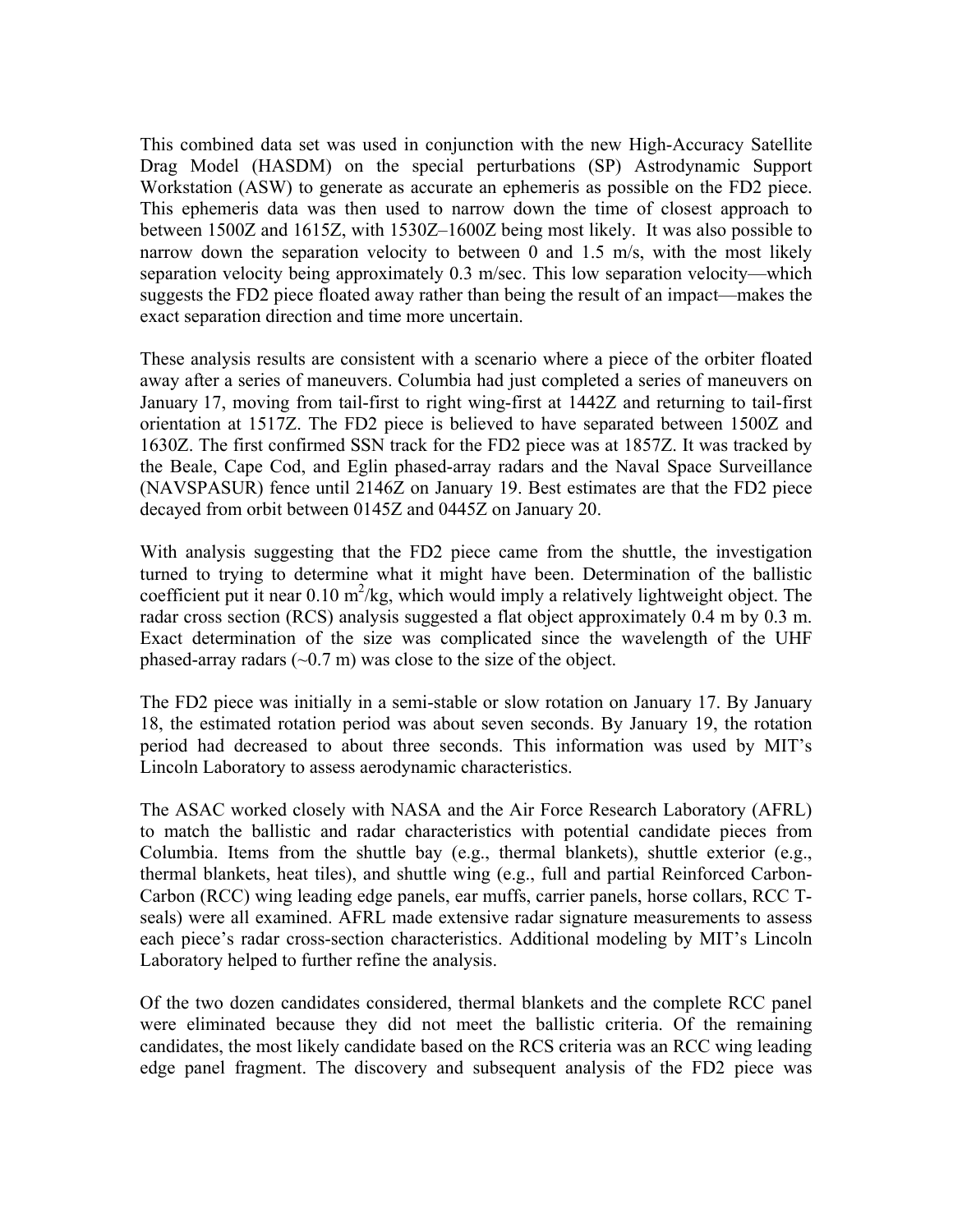considered in NASA's final determination of the sequence of events leading up to the Columbia tragedy.

# **FLIGHT DAY 5 OBJECT**

After the accident, NASA reported that upon reviewing their logs:

We found a Flight Day 5 entry (21/08:51:30 GMT) indicating that the crew had called down saying that they had seen a "bright object that seems to be moving with them ... at a long distance."

NASA requested that the ASAC perform a COMBO (Computation of Miss Distance Between Orbits) run from January 21 at 0839Z to January 21 at 0854Z in order to determine what object it might have been.

NASA requested identification and analysis of all objects that were within a specified "box" around Columbia during the time period in question. Existing ASAC software tools made identification of all candidate objects reasonably easy and indicated that the minimum miss-distance of the closest object was around 350 km. The problematic part of the analysis was determining which of the 250+ candidates were most likely to be visible from the Shuttle's windows, and if they were in line with the crew's description given the attitude of the vehicle at the time of the event.

Most of the objects could be eliminated by virtue of the fact that they were not in the specified region for a sufficient amount of time (at least 10 minutes of the 16-minute event window). Only six objects were identified as possibilities and only five of these were identified as likely candidates based on object size, attitude stability, illumination angles, reflective surfaces, orbit trajectory, and visibility from the shuttle's windows. Comparison of all these variables, along with the aid of an STK visualization model, indicated with reasonable certainty that the object in question was an Orbcomm satellite.

Orbcomm FM-9 (25116/1997-084E) was visible for the entire 16-minute analysis window. The Orbcomm satellites have two 1.07-meter diameter, sun-tracking solar arrays that would have produced a fairly bright reflection in the general direction of the shuttle's location and the beta angles for this conjunction were ideal for visibility from the shuttle. The shuttle's attitude was such that the object would have been visible from the crew cabin windows (most likely the overhead ports, and possibly the payload bay windows). The trajectory and orbital velocity of the object would have made it appear to "move along with them." Orbcomm FM-9's attitude was stable and would have produced a steady reflection for the duration of the event (as opposed to the flashing that might be expected from a spinning or tumbling object). No other candidate was identified that fit these criteria as closely as Orbcomm FM-9.